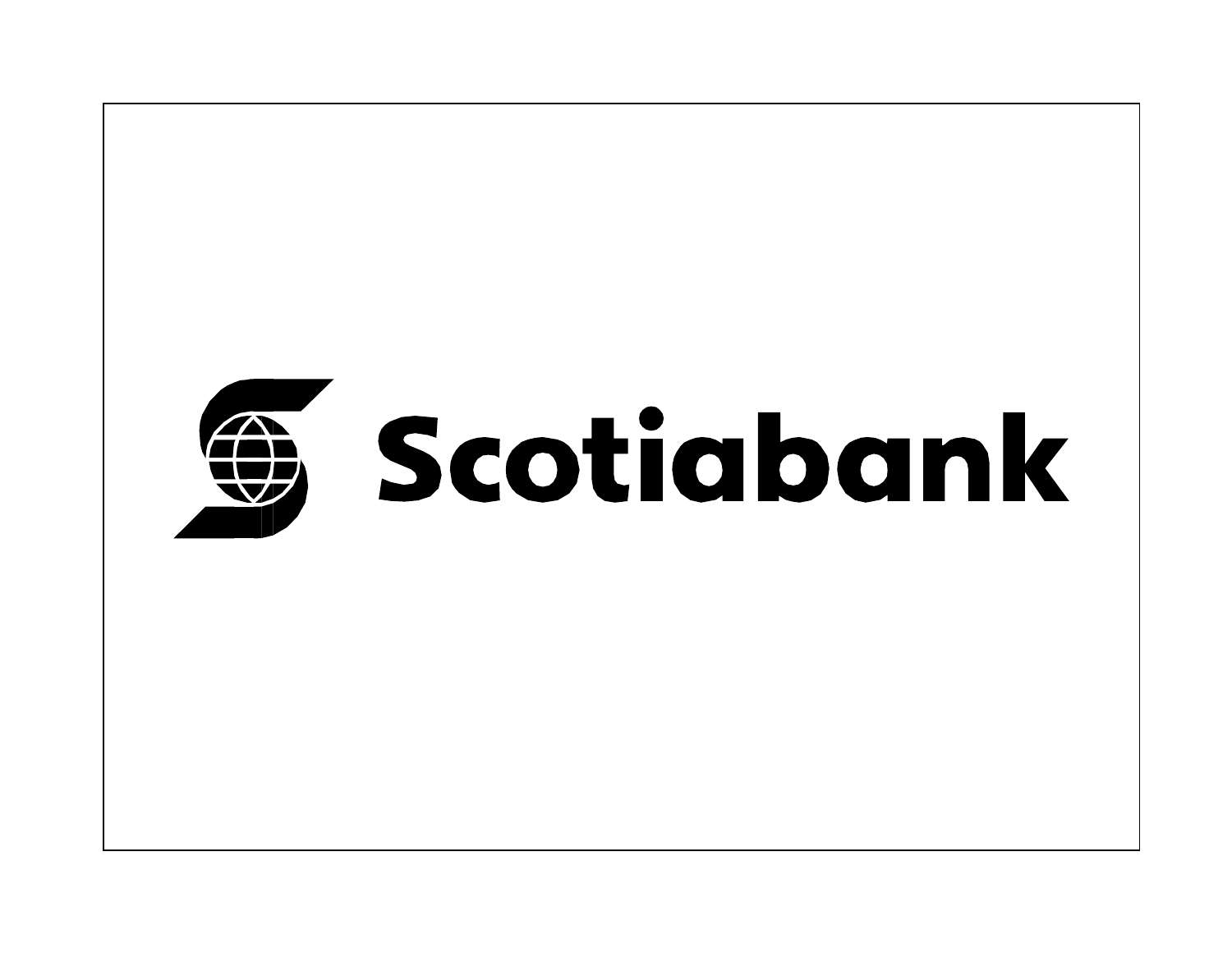# **Investor Presentation**

#### December 2, 1998

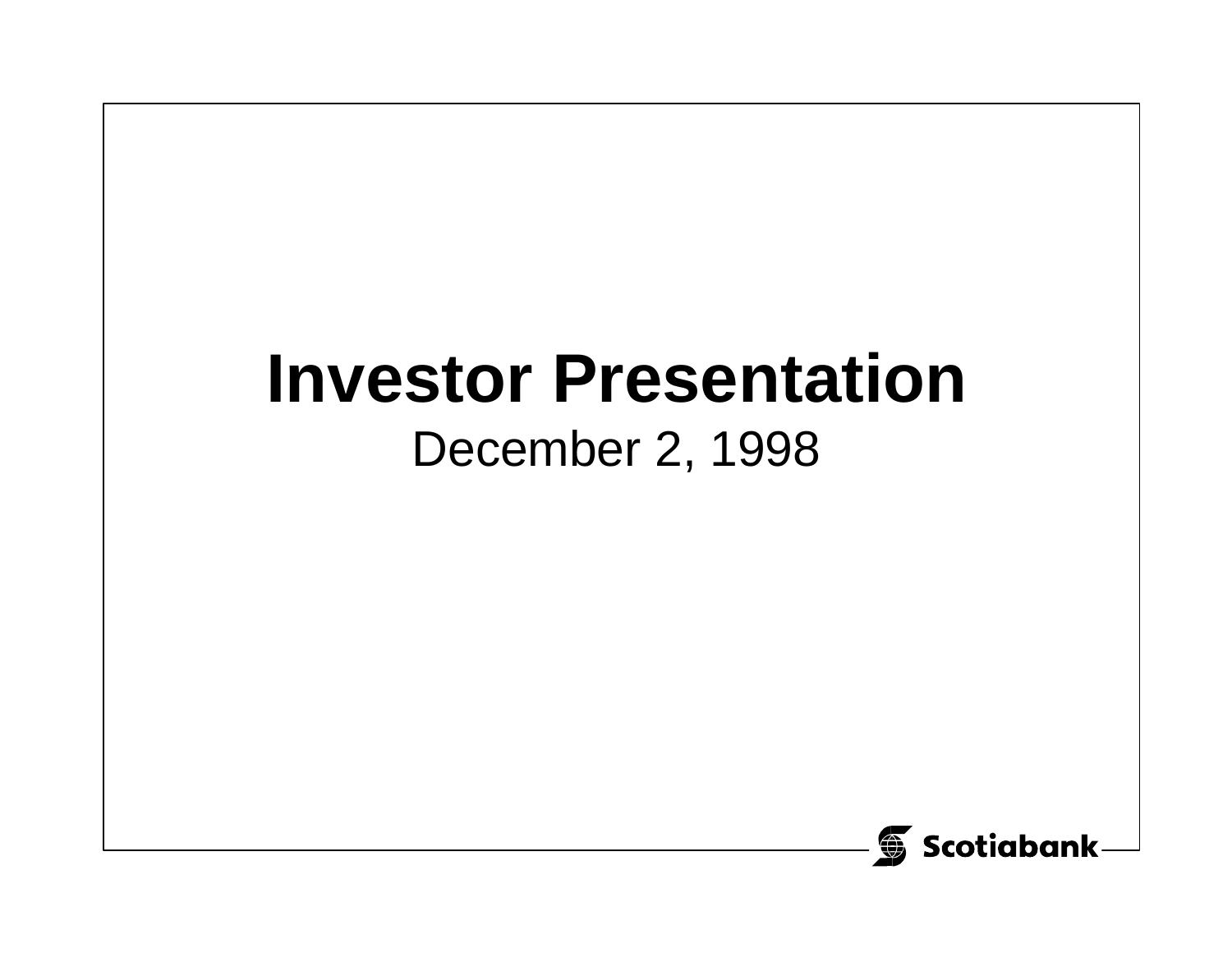#### **S.S. Marwah**

#### **Performance highlights**

• good quarter despite weaker capital markets

1

- strong growth in core results over last year
- asset quality stable in quarter
- lower unrealized security gains
- improvement in capital ratios

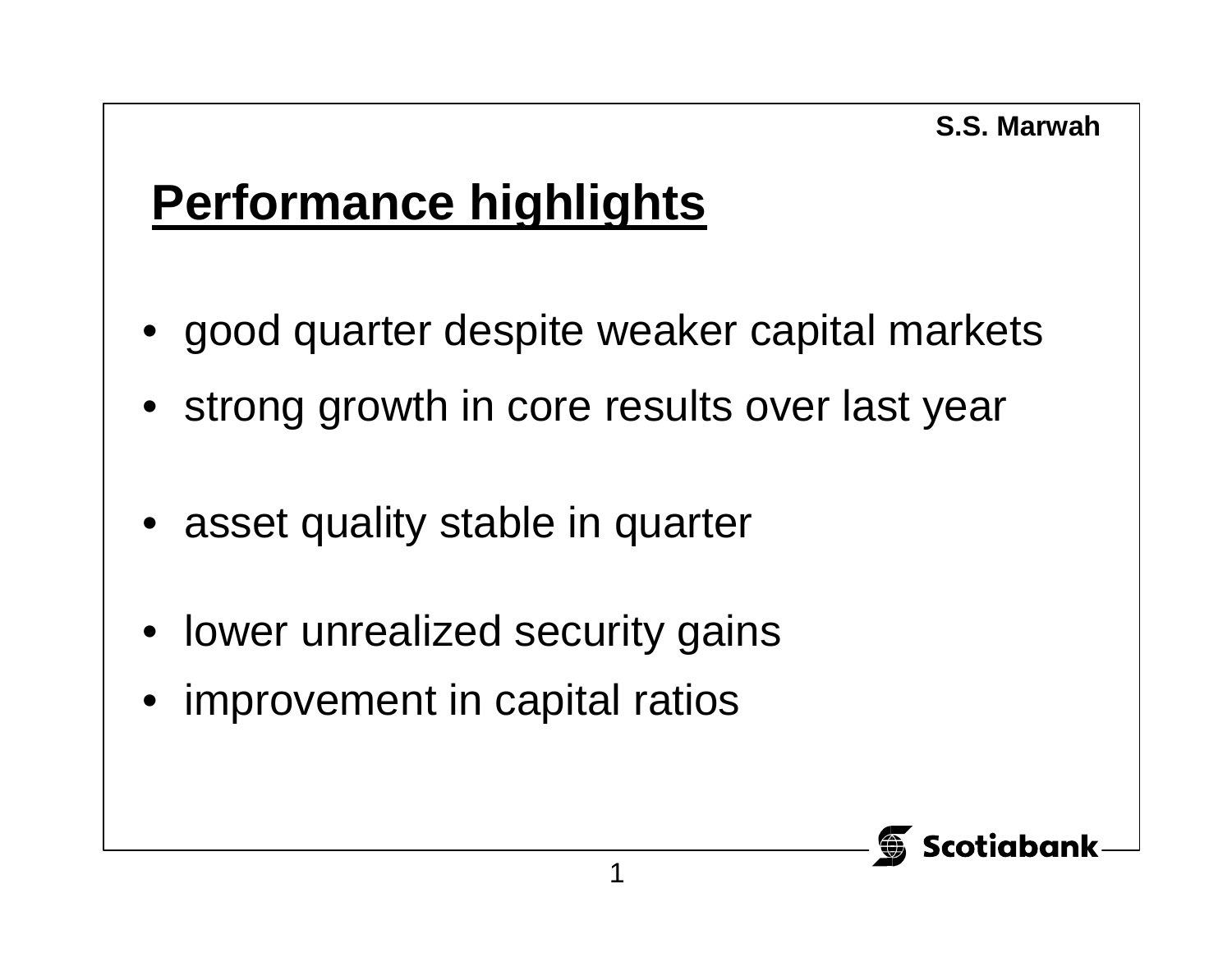#### **1998 results**

|                    | 1998  | inc/(dec)<br>vs. 97* |      | inc/(dec)<br>Q4/98 vs Q3/98 |
|--------------------|-------|----------------------|------|-----------------------------|
| Net Income<br>\$mm | 1,394 | $14\%$ **            | 359  |                             |
| $EPS,$ \$          | 2.64  | 12%                  | 0.67 | $(1\%)$                     |
| <b>ROE, %</b>      | 15.3  | (1.1)                | 14.8 | (0.7)                       |
| <b>Tier 1,%</b>    | 7.2   | 0.3                  | 7.2  | 0.3                         |

\*1997 excludes unusual items \*\* 8% decrease yr/yr on a reported basis

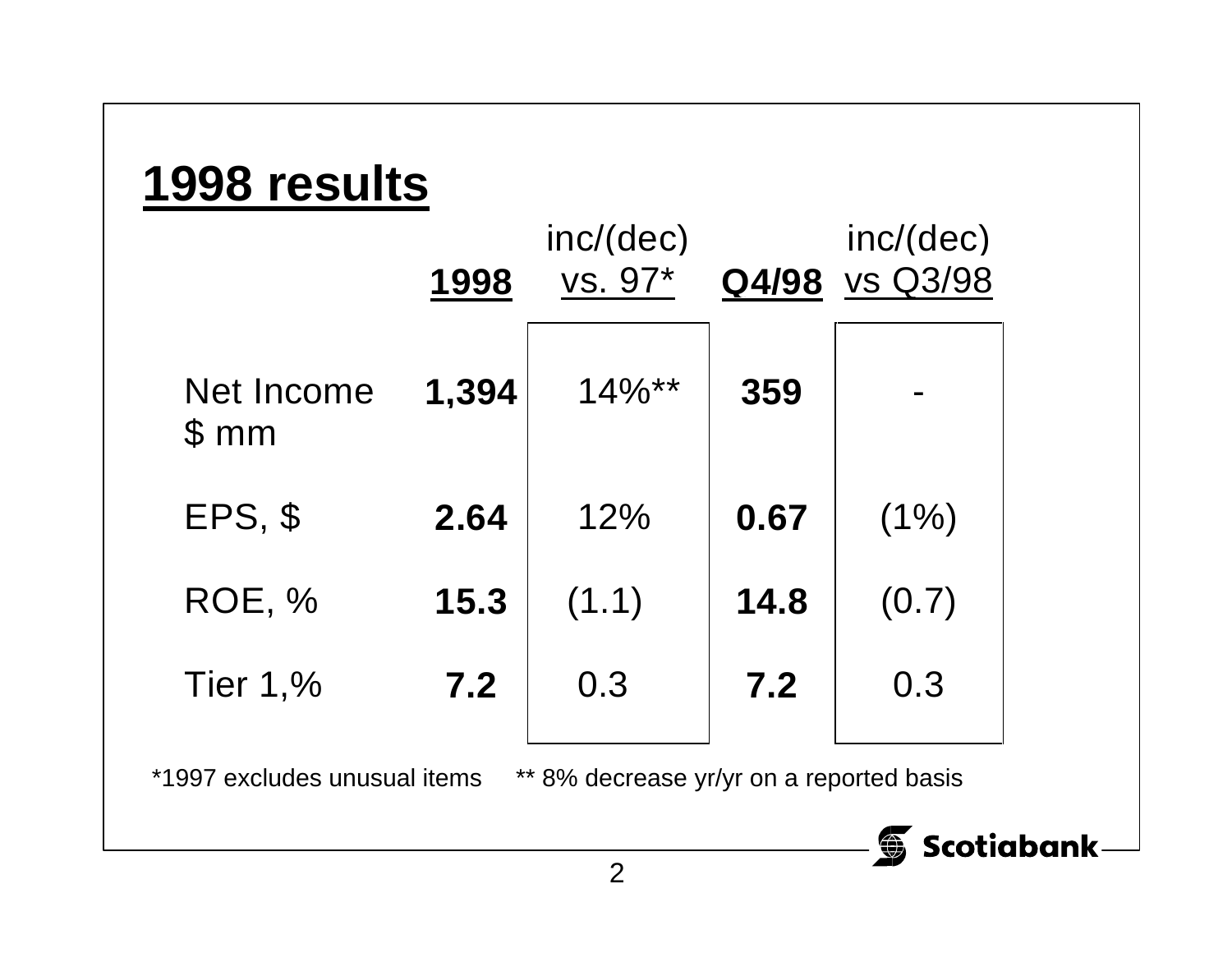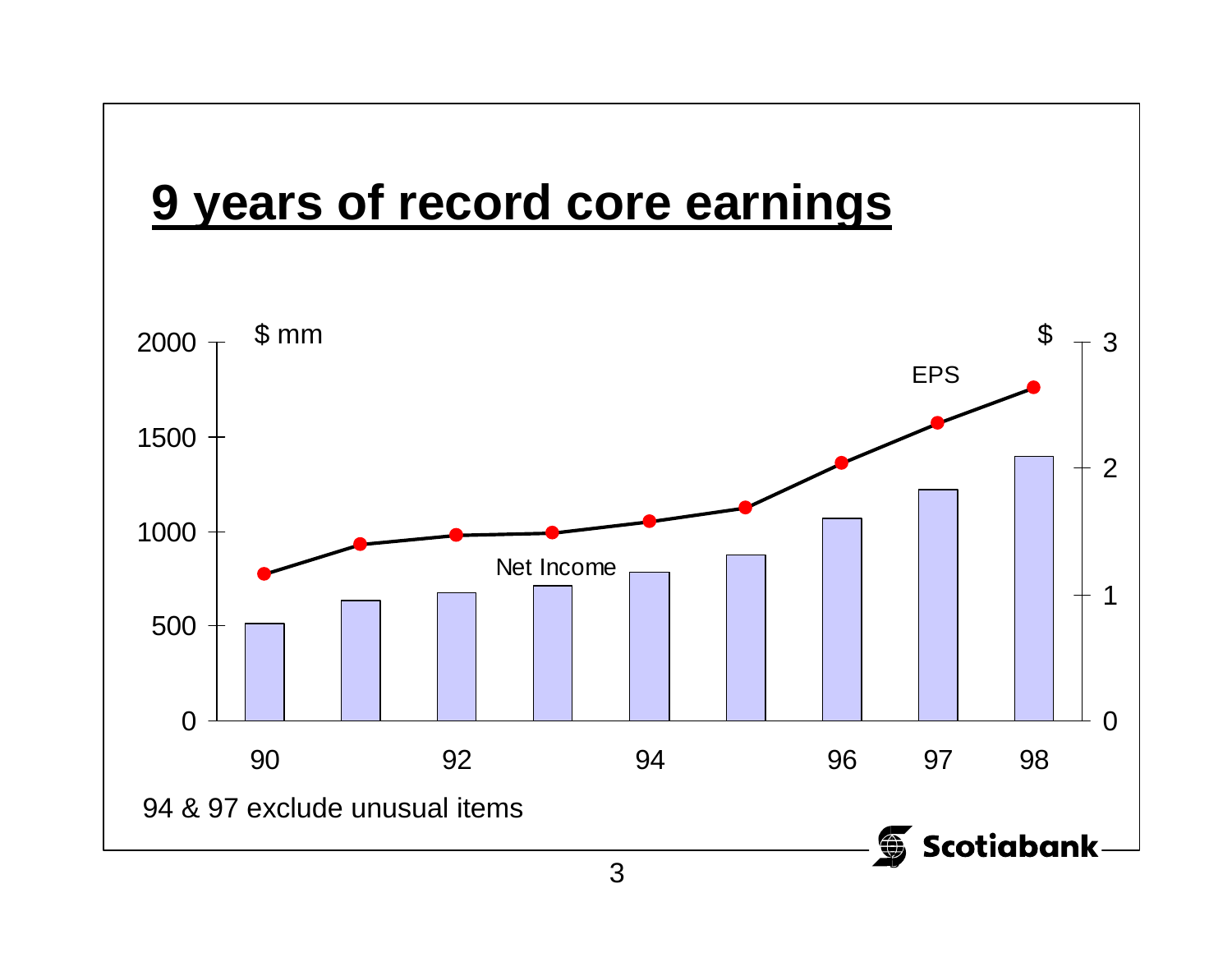### **Consistent record of increasing dividends**

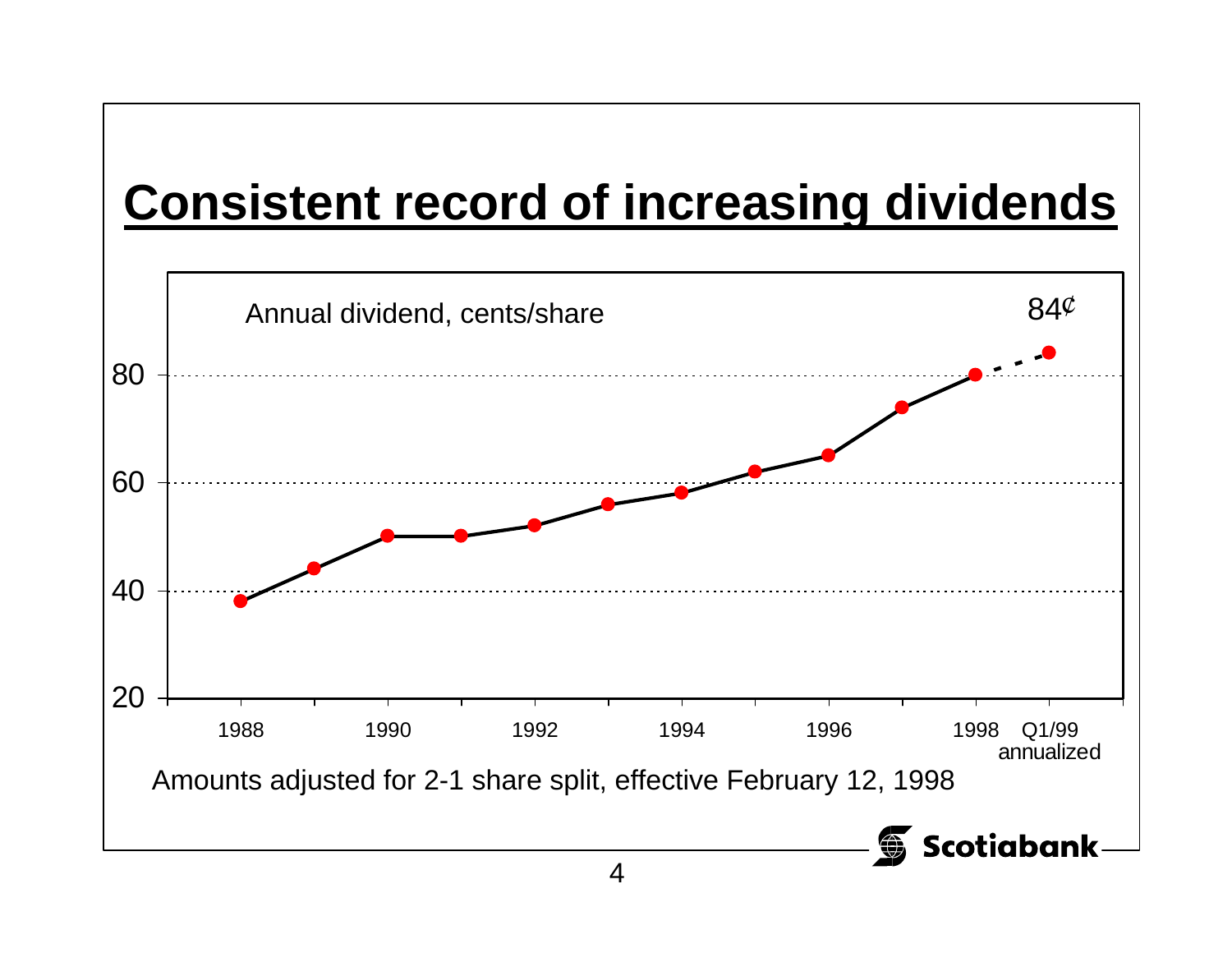#### **Healthy year-over-year growth**

#### \$ millions

|                                           | 1998           | Yr/Yr        | Q4/98        | Q4/Q3                 |
|-------------------------------------------|----------------|--------------|--------------|-----------------------|
| Net interest income (TEB)<br>Other income | 4,506<br>2,858 | $22\%$<br>25 | 1,186<br>690 | $3 \frac{9}{6}$<br>3) |
| <b>Total revenues</b>                     | 7,364          | $23 \%$      | 1,876        | 1<br>$\frac{0}{0}$    |
| <b>Provision for credit losses</b>        | 595            | 68           | 124          |                       |
| Non-interest expenses<br>Taxes/other      | 4,446<br>929   | 22<br>23     | 1,143<br>250 |                       |
| <b>Net income</b>                         | 1,394          | $14\%$       | 359          |                       |
| 1997 excludes unusual items               |                |              |              | Scotiabank            |
|                                           |                |              |              |                       |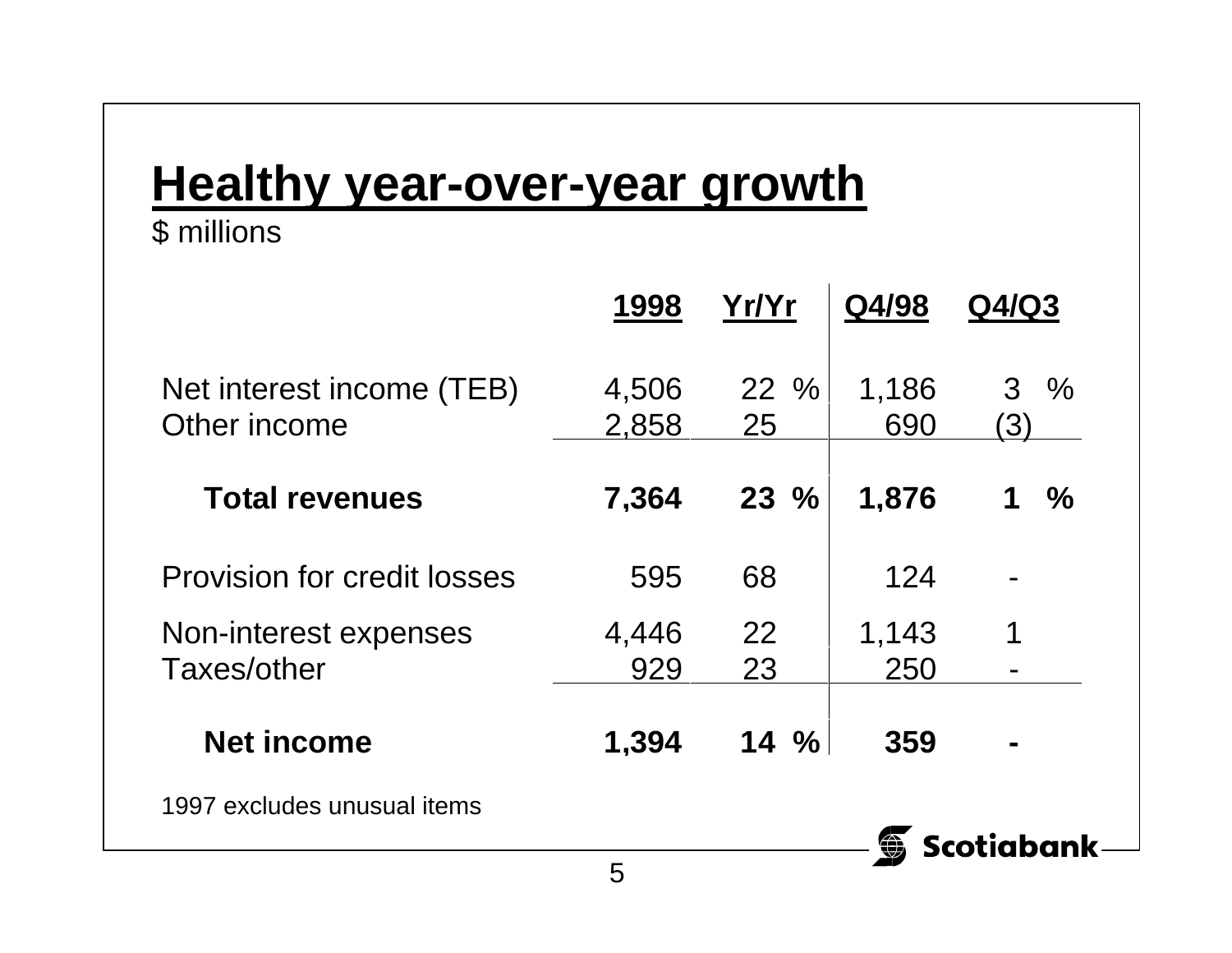# **Retail & Commercial - doing well**



- good retail growth
	- –retail fees up 25%
	- –mortgages up 9%
- • market share increase in retail deposits
- $\bullet$  strong growth in commercial business

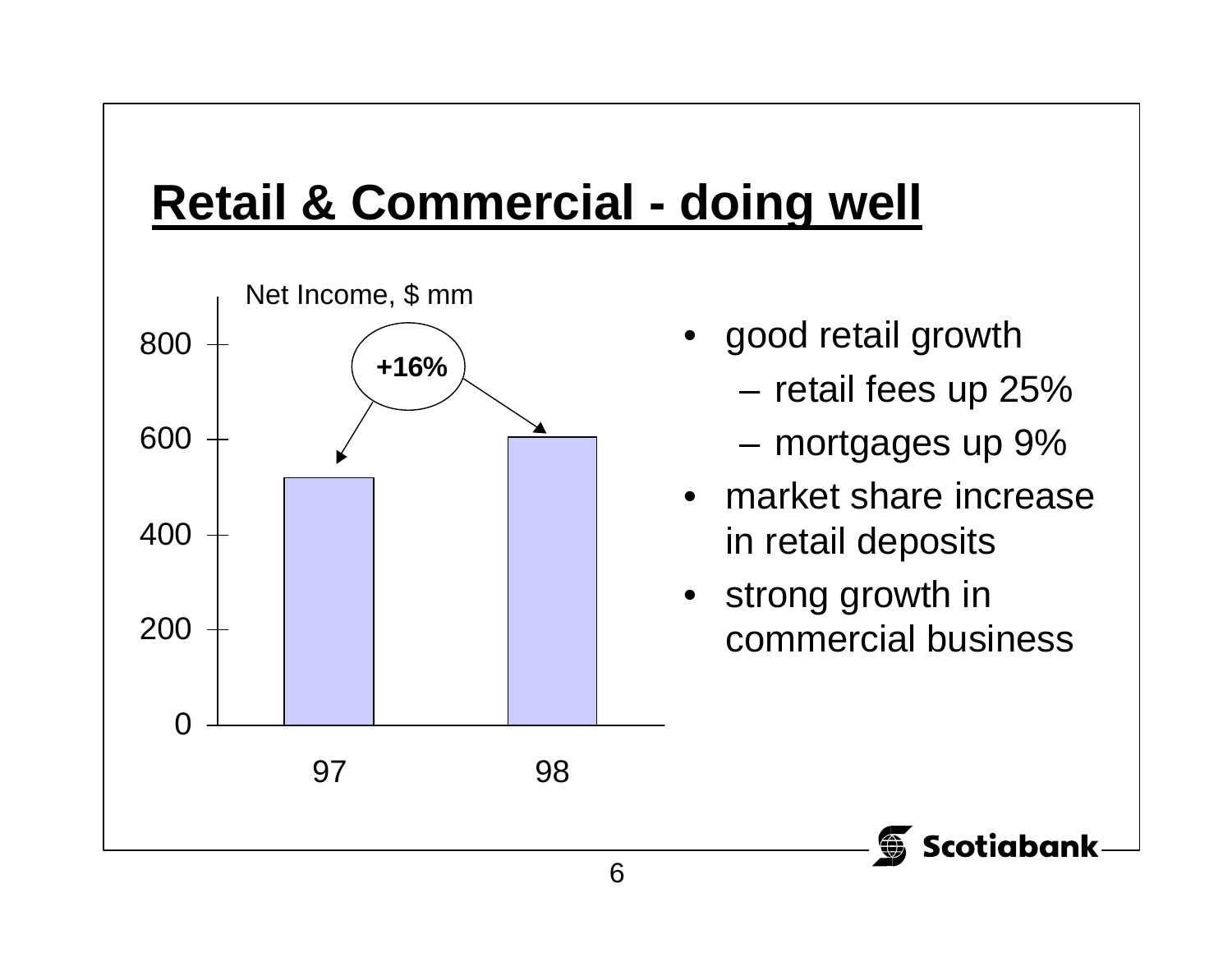### **Retail transactions moving to electronics**

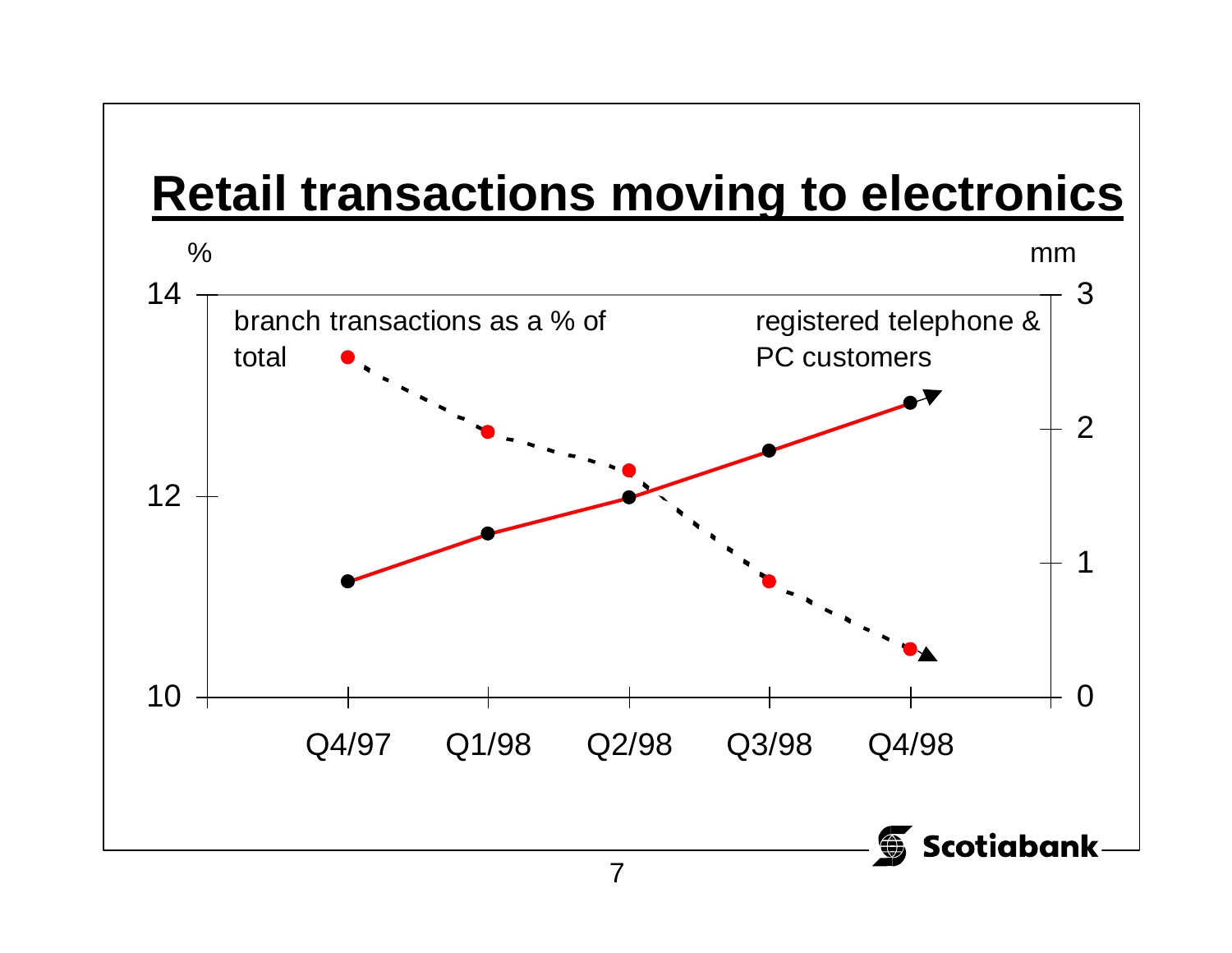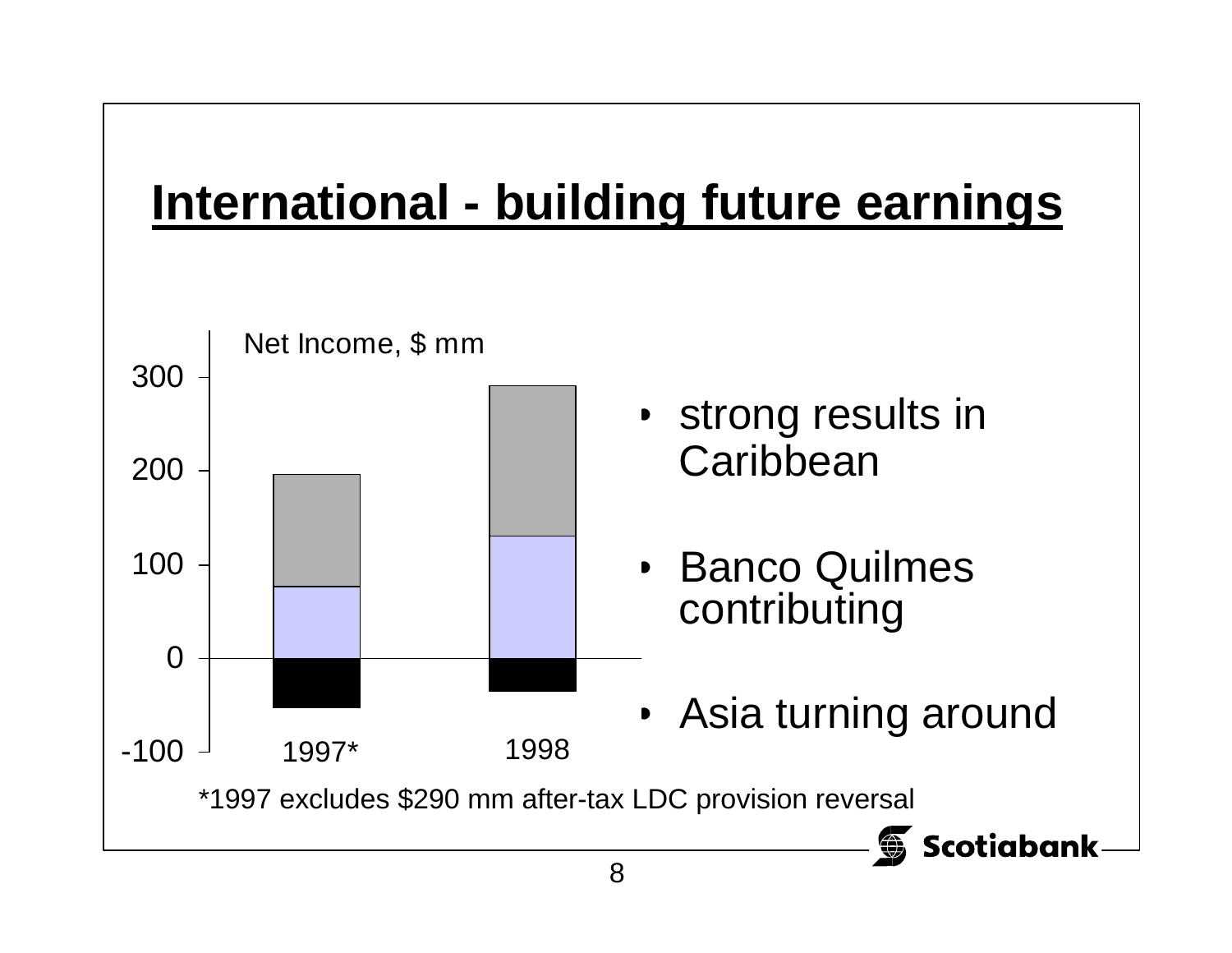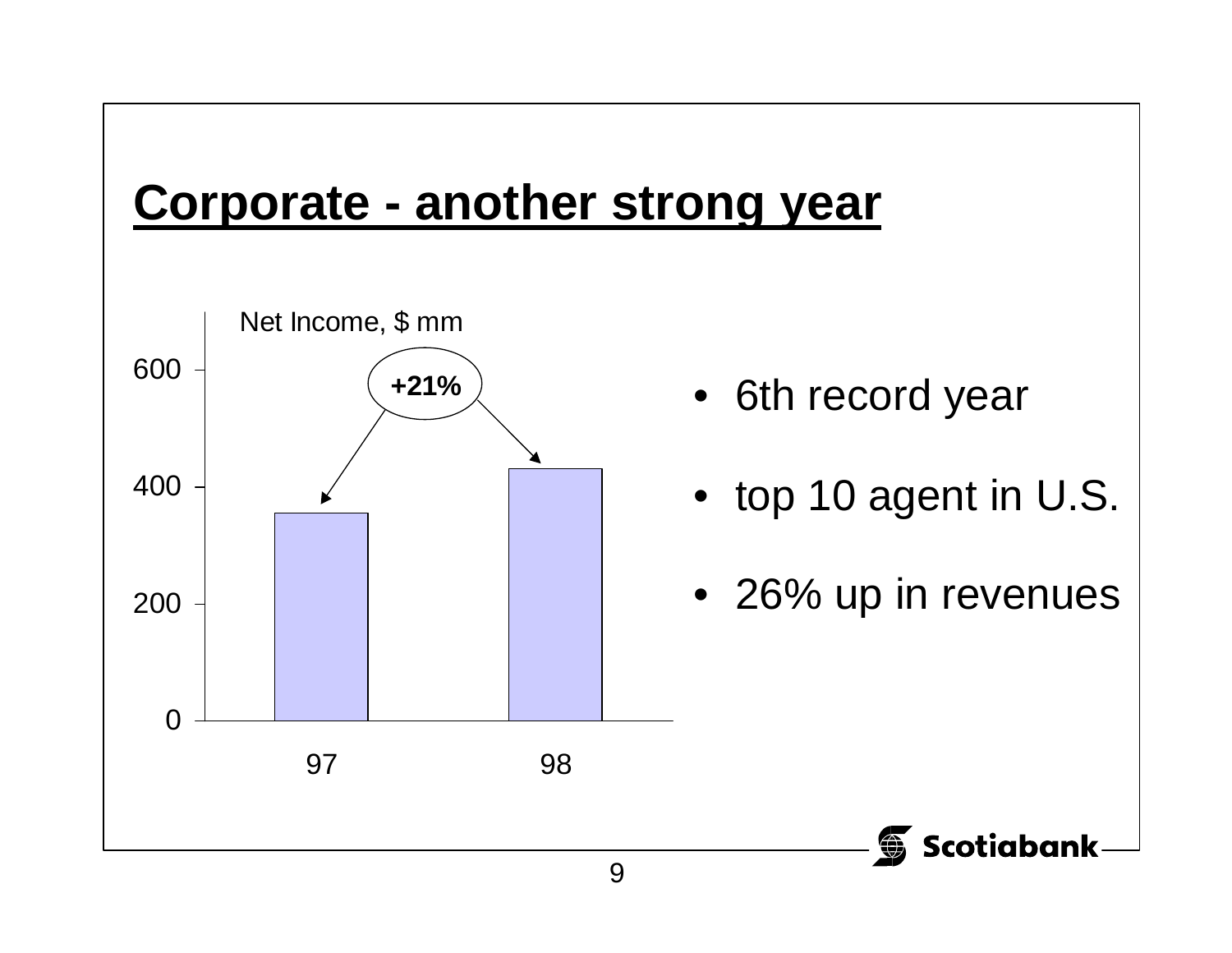### **Investment Banking - weaker second half**

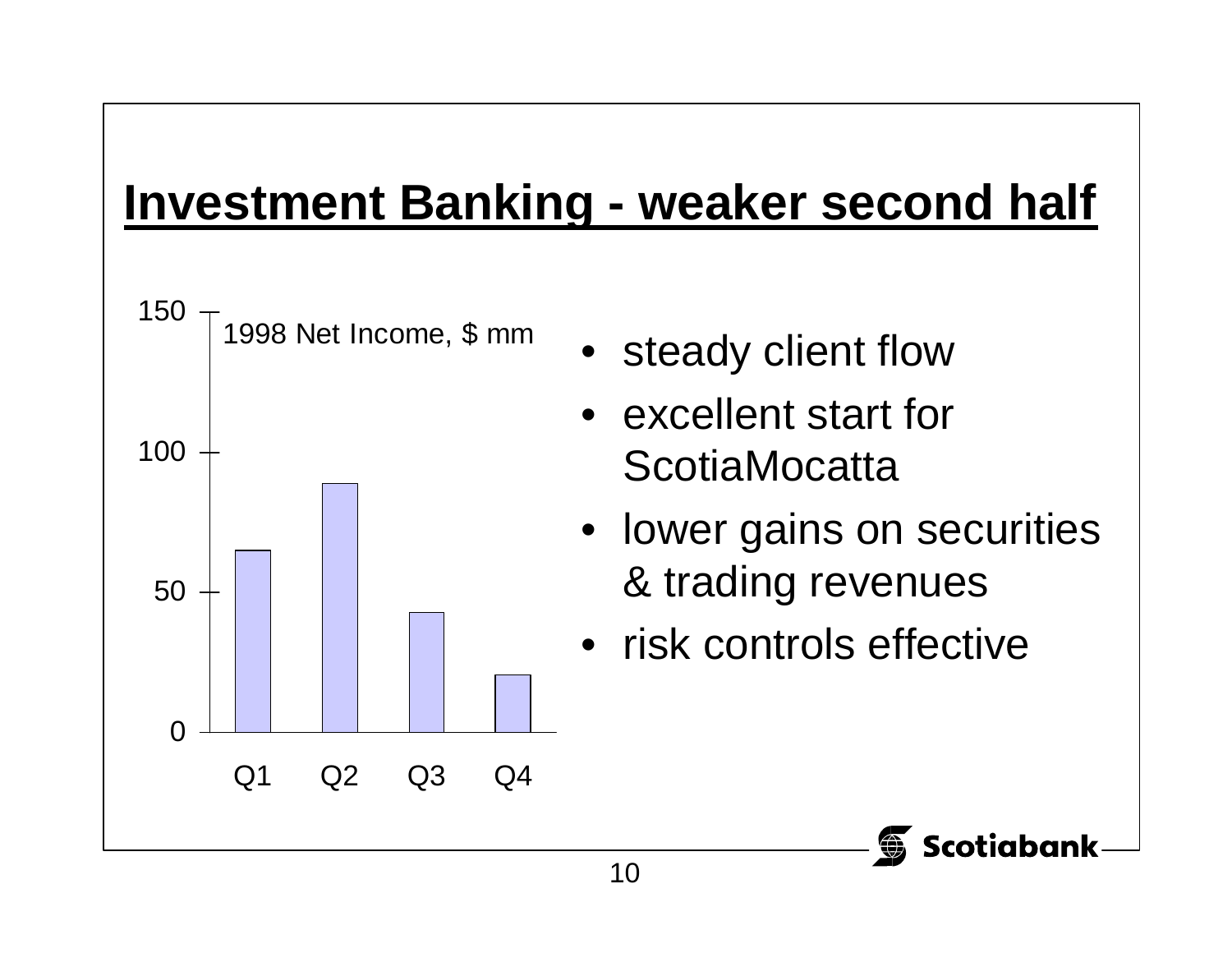# **Revenues holding up in most products\***

1998 Investment Bkg, Other Income, \$mm

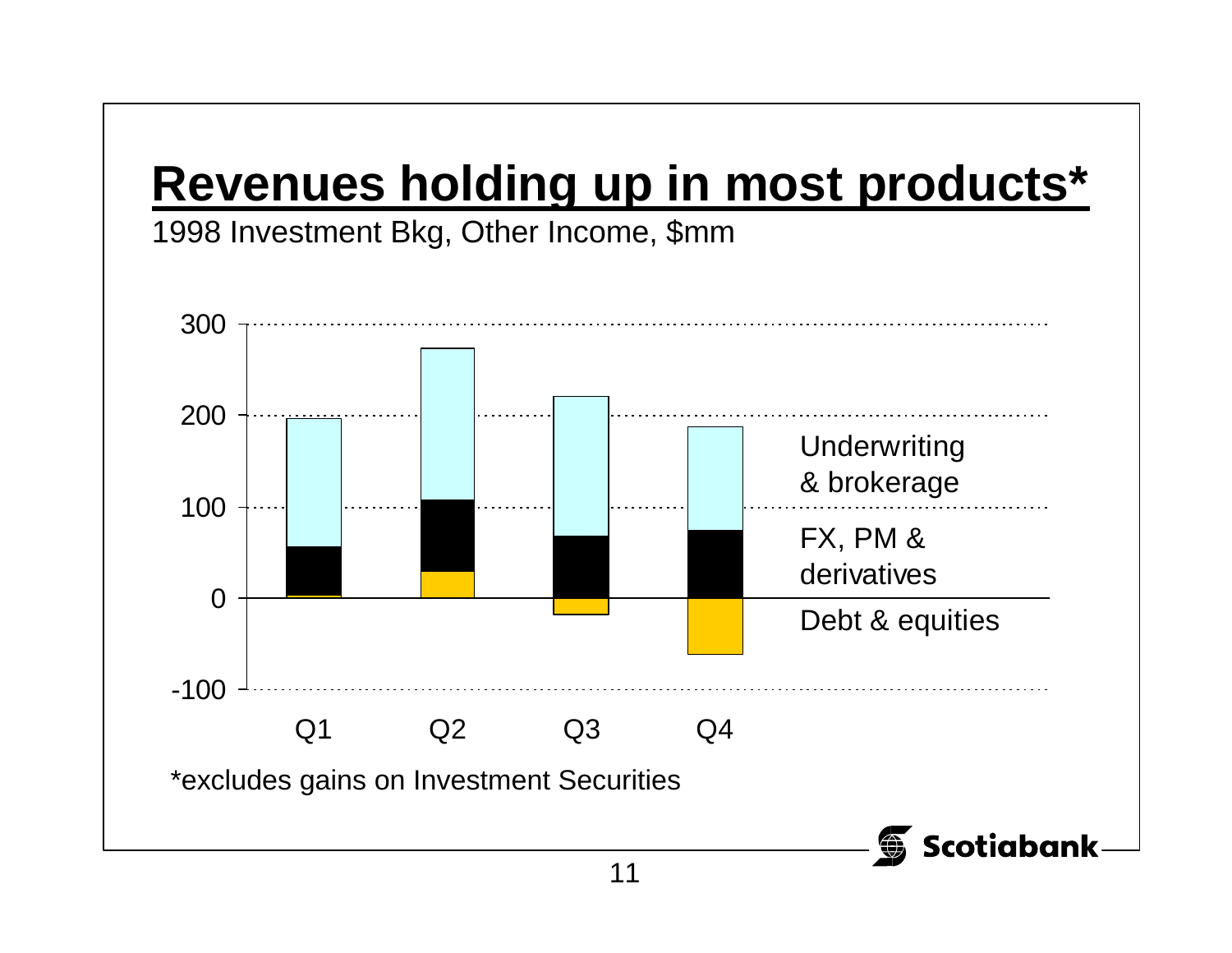#### **J.F.M. Crean**

**Scotiabank** 

# **Risk management overview**

- net impaired loans flat on the quarter
	- some increases in North America
	- decreases in International
- Asia & Latin America risk stable
- 1998 specific provisions = \$495mm
- moderate market risk–risk systems performed well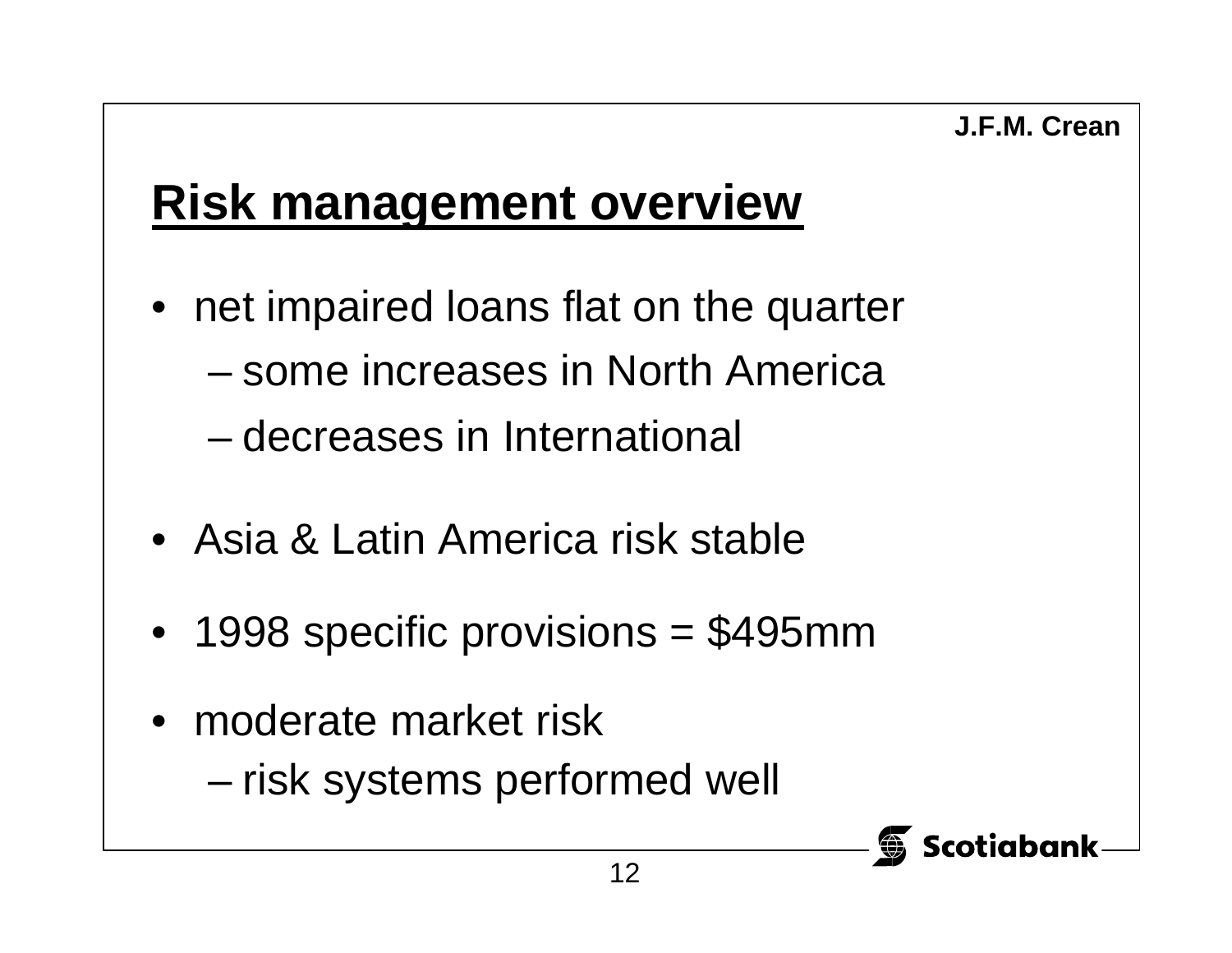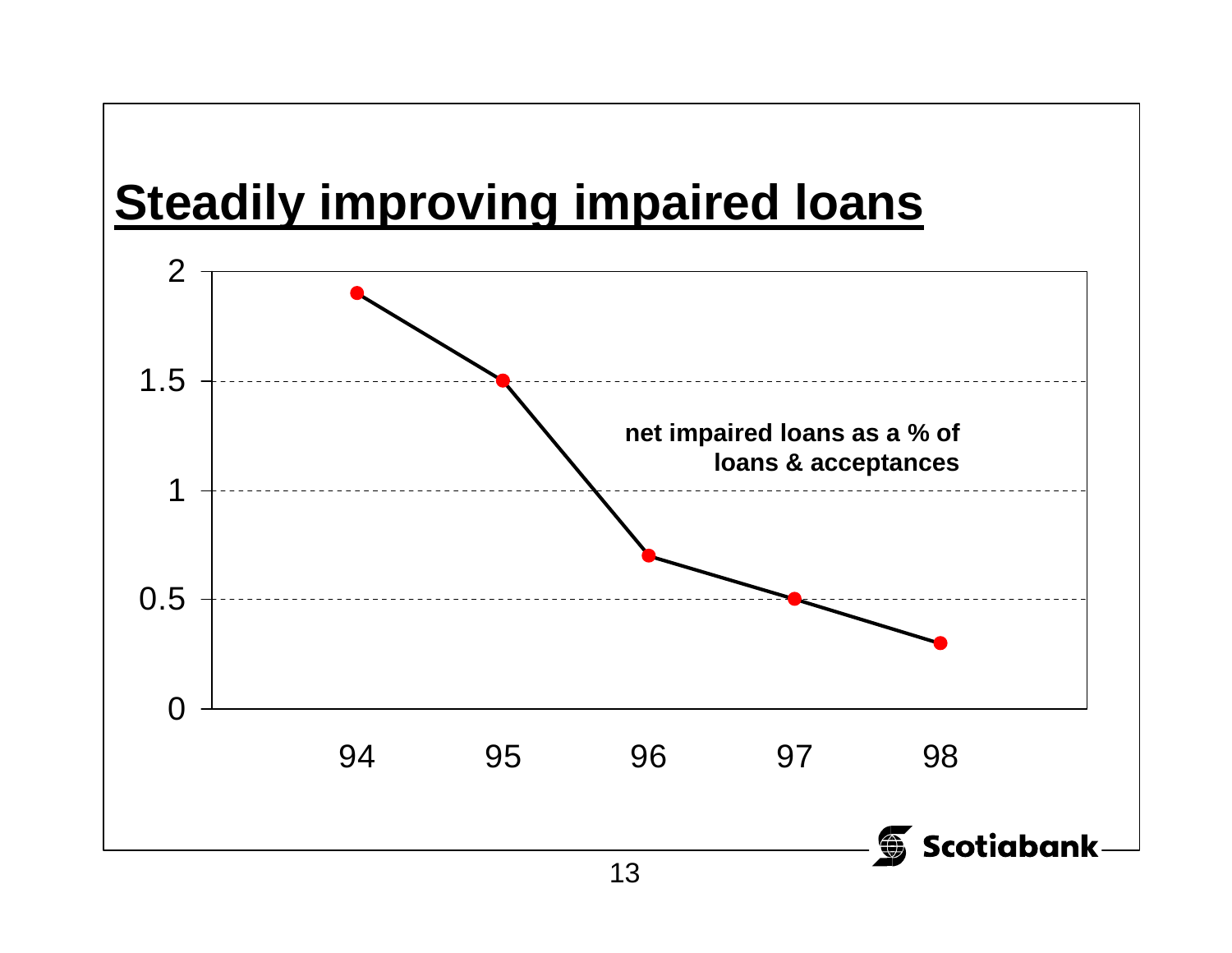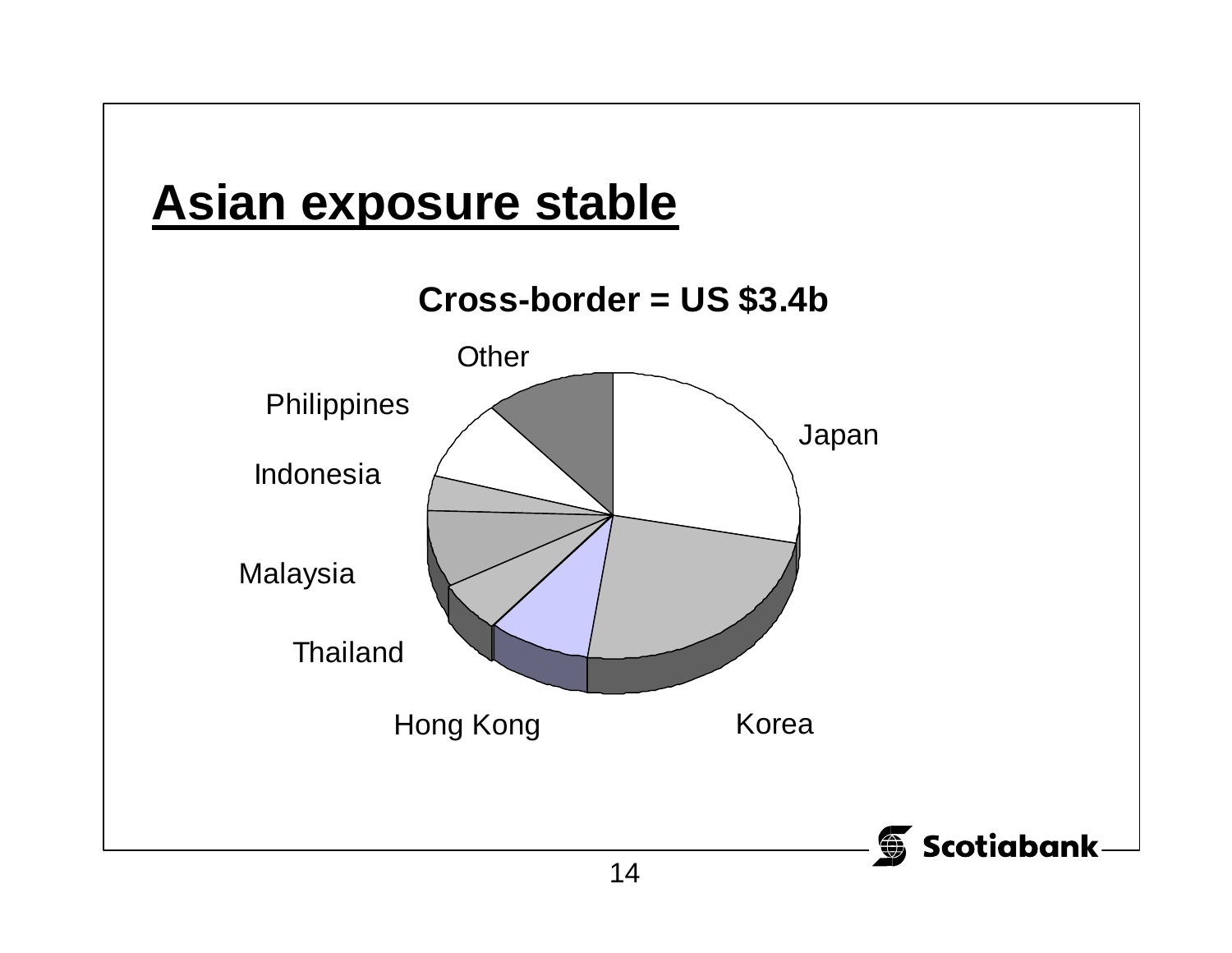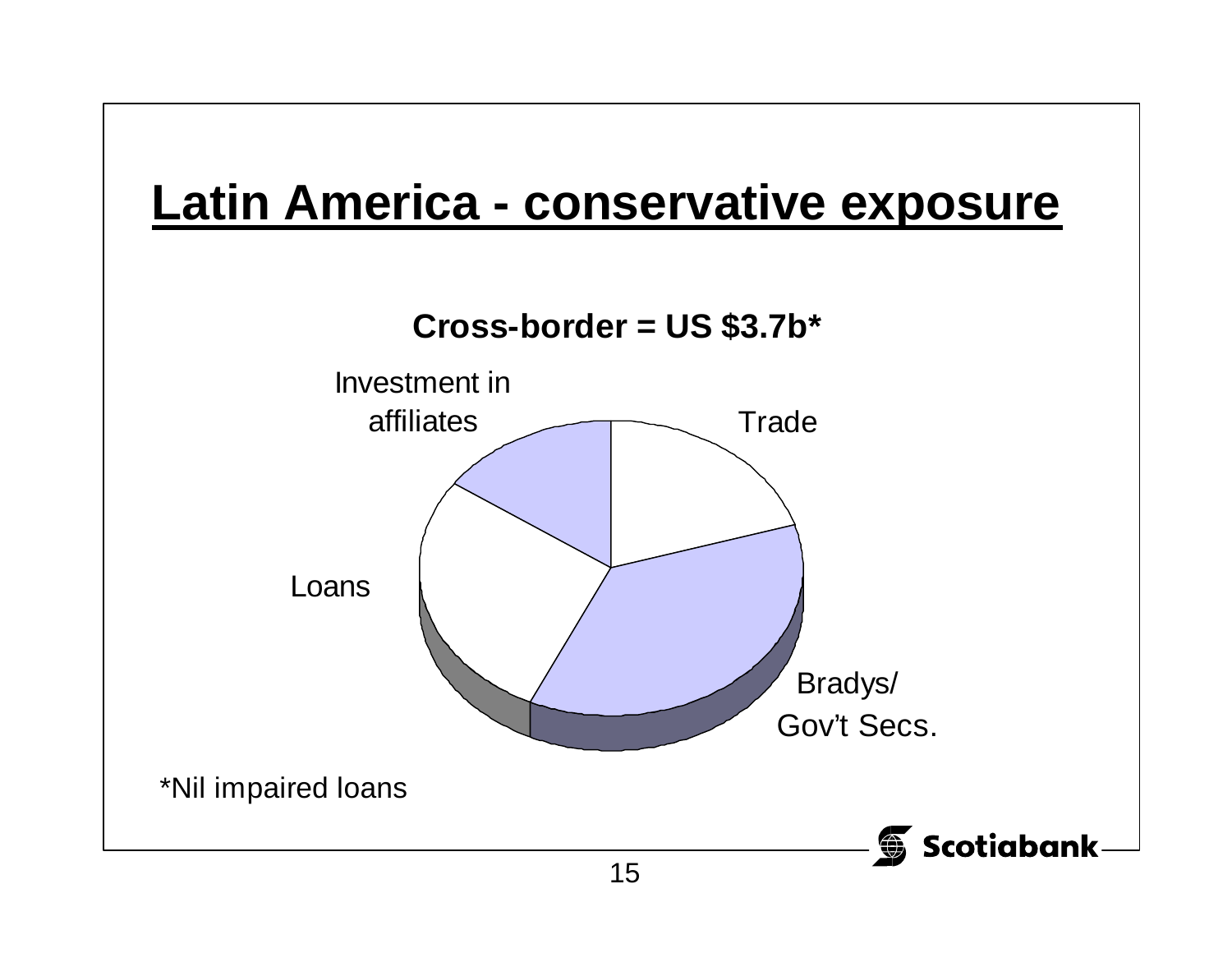### **Trends in credit loss provisions**

Specific provisions, \$ millions

|                      | 1998 | 1997 | 1996        |
|----------------------|------|------|-------------|
| <b>North America</b> |      |      |             |
| Retail               | 216  | 172  | 138         |
| <b>Real Estate</b>   | (29) | (85) | 82          |
| Corporate/Commercial | 152  | 111  | 118         |
|                      | 339  | 198  | 338         |
| <b>International</b> | 156  | 162  | <u>42</u>   |
|                      | 495  | 360  | 380         |
|                      |      | 1    | Scotiabank- |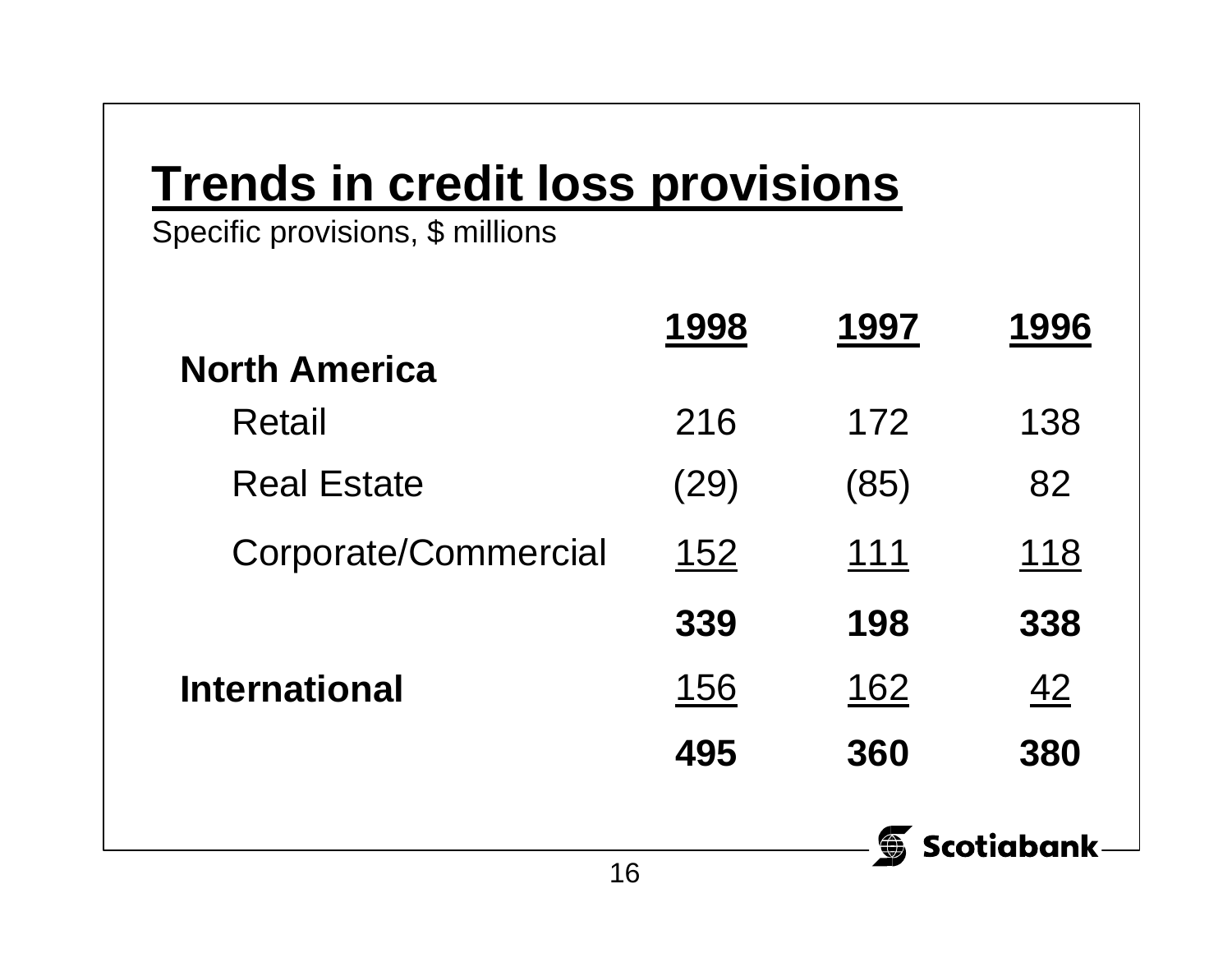

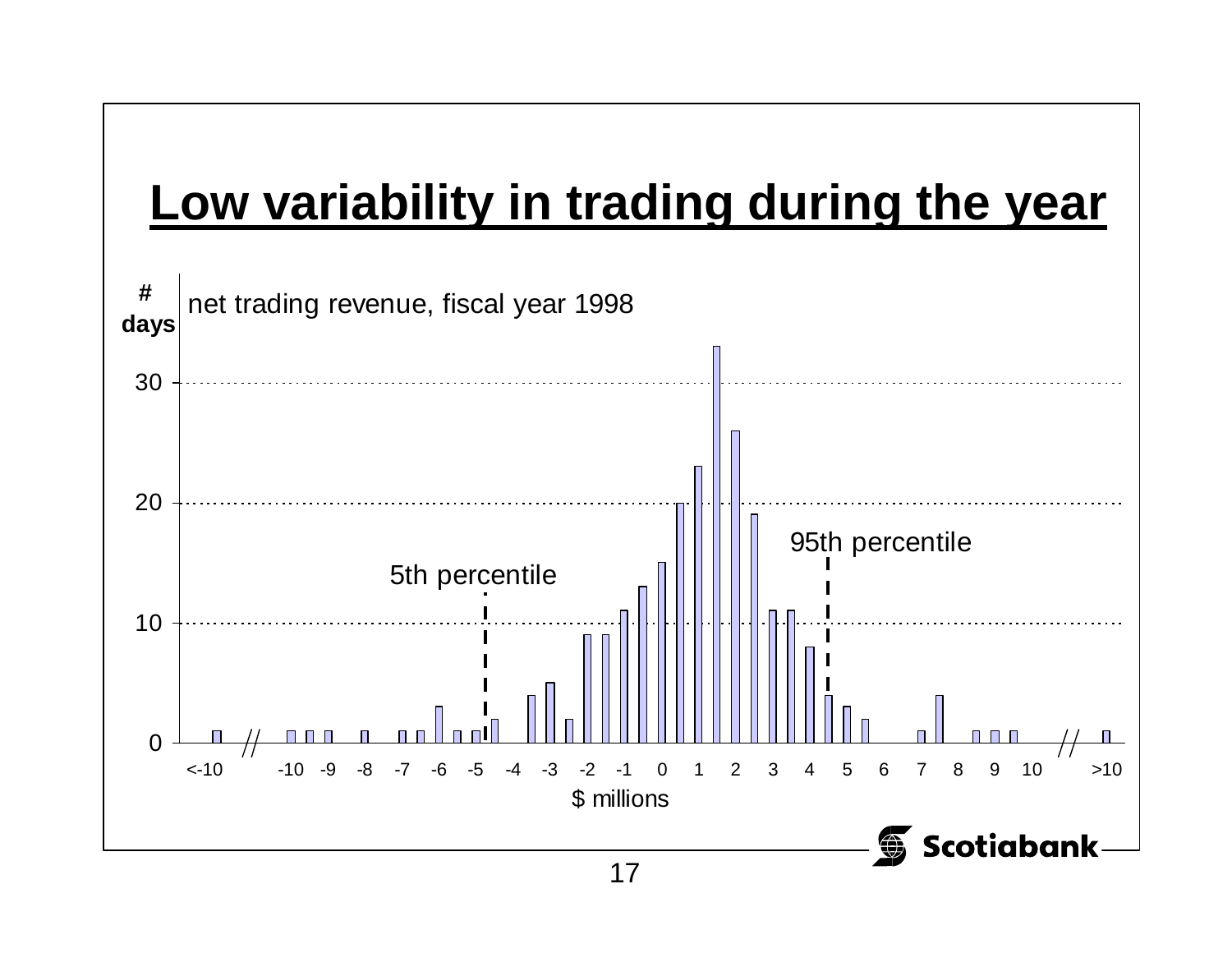

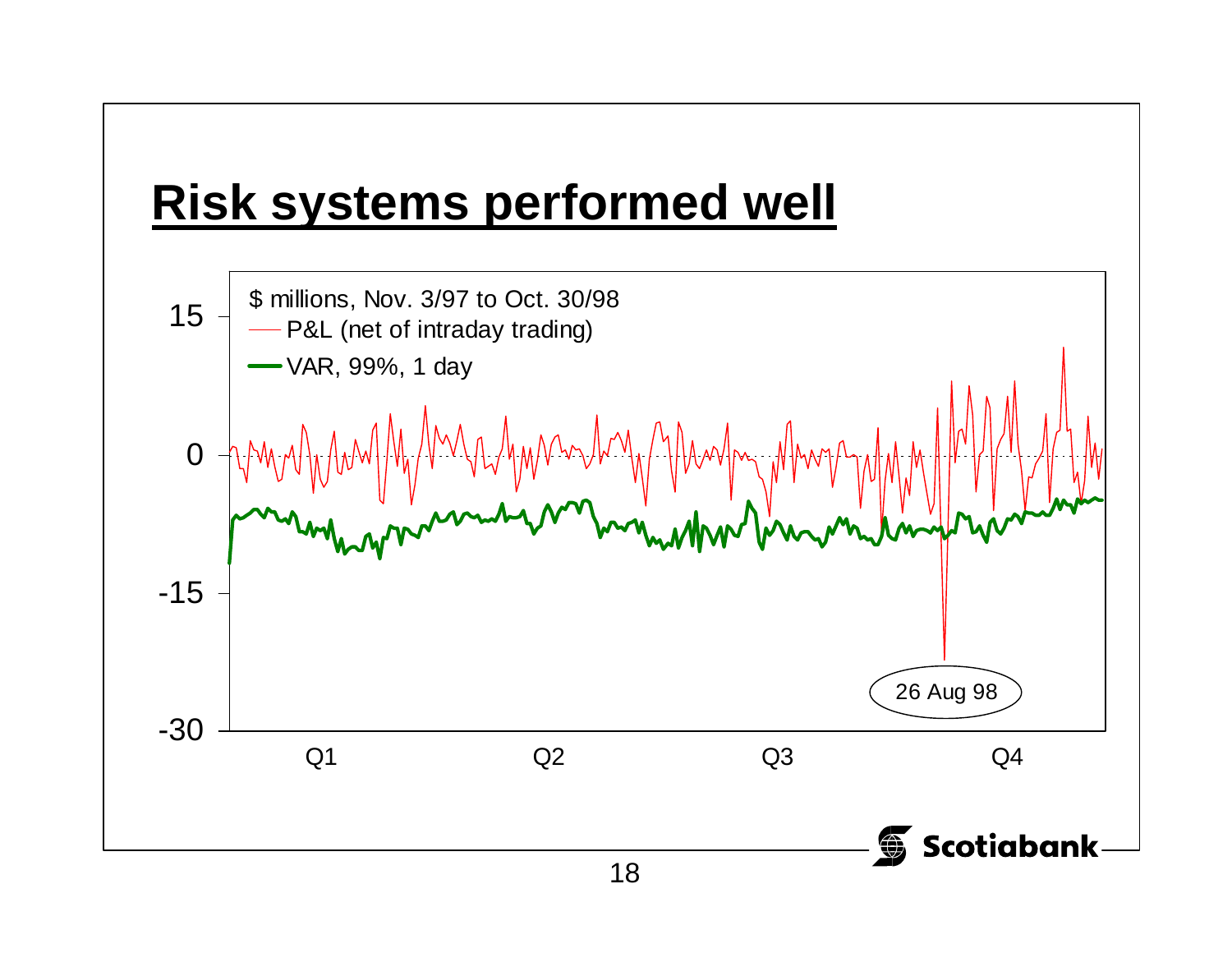|                                     |     |               | S.S. Marwah |  |  |  |  |  |
|-------------------------------------|-----|---------------|-------------|--|--|--|--|--|
| <b>Exceeded our targets in 1998</b> |     |               |             |  |  |  |  |  |
|                                     |     |               |             |  |  |  |  |  |
| 1998                                |     | <b>Target</b> |             |  |  |  |  |  |
| 15.3%                               | VS. | $14% +$       |             |  |  |  |  |  |
| 12%                                 | VS. | 10%           |             |  |  |  |  |  |
| 60.4%                               | VS. | $&50\%$       |             |  |  |  |  |  |
| 7.2%                                | VS. | 7%            |             |  |  |  |  |  |
|                                     |     |               |             |  |  |  |  |  |
|                                     |     |               | Scotiabank  |  |  |  |  |  |
|                                     | 19  |               |             |  |  |  |  |  |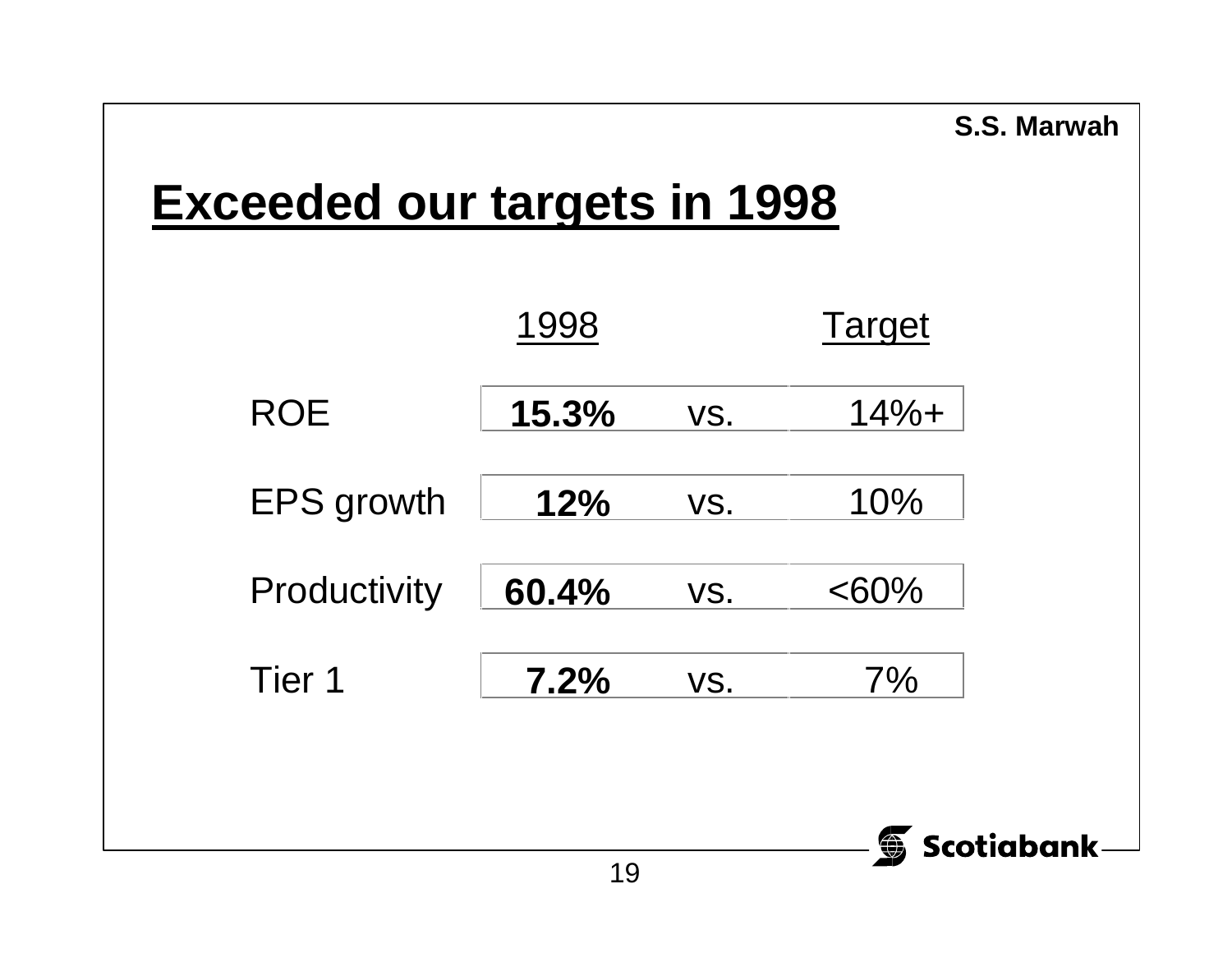#### **Focus for 1999**

- Cost control
- National Trust integration & Y2K
- Wealth management
- Scotia Capital Markets & Corporate integration
- $\bullet$ Building International franchises